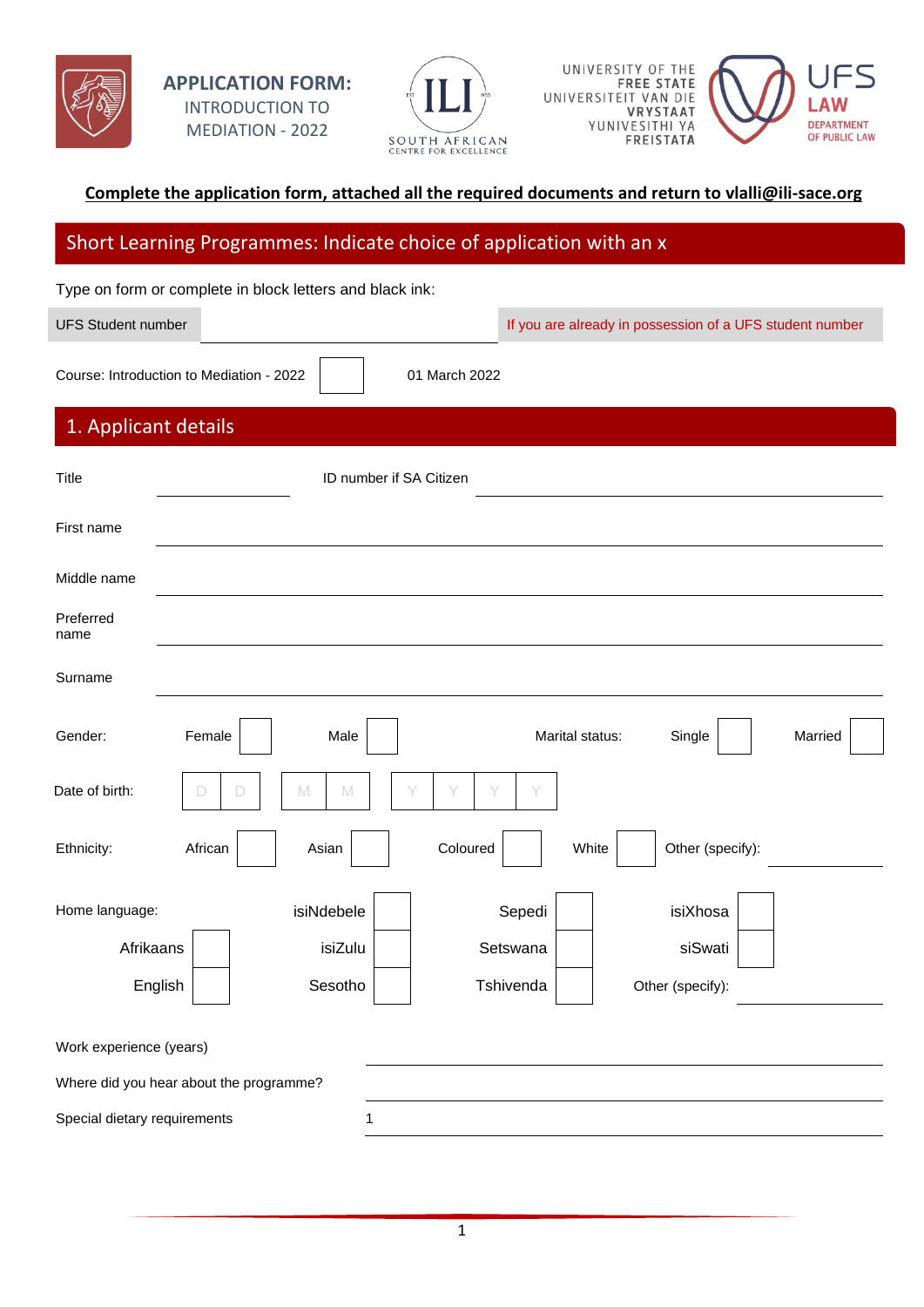



UNIVERSITY OF THE FREE STATE UNIVERSITEIT VAN DIE YUNIVESITHI YA FREISTATA



## 2. Details of citizenship (international applicants only)

| Citizenship                |                  |             |             |   |   |             |   |        |  |
|----------------------------|------------------|-------------|-------------|---|---|-------------|---|--------|--|
| ID number if South African |                  |             |             |   |   |             |   |        |  |
| Passport number            |                  |             |             |   |   |             |   |        |  |
| Passport issue date        | $\Box$<br>$\Box$ | $\mathbb M$ | $\mathbb M$ | Y | Y | Y           | Y |        |  |
| Passport expiry date       | D<br>D           | $\mathbb M$ | $\mathbb M$ | Y | Y | Y           | Y |        |  |
| Place of issue             |                  |             |             |   |   |             |   |        |  |
| 3. Physical address        |                  |             |             |   |   |             |   |        |  |
| Unit number                | Street number    |             |             |   |   |             |   |        |  |
| Complex name               |                  |             |             |   |   |             |   |        |  |
| Street name                |                  |             |             |   |   |             |   |        |  |
| Suburb/District            |                  |             |             |   |   | Postal code |   |        |  |
|                            |                  |             |             |   |   |             |   |        |  |
| City/Town                  |                  |             |             |   |   |             |   |        |  |
| Province                   |                  |             |             |   |   |             |   |        |  |
| 4. Postal address          |                  |             |             |   |   |             |   |        |  |
| Postal Service:            | PO Box           |             | Private Bag |   |   |             |   | Number |  |
| Suburb/District            |                  |             |             |   |   | Postal code |   |        |  |
| City/Town                  |                  |             |             |   |   |             |   |        |  |
| Province                   |                  |             |             |   |   |             |   |        |  |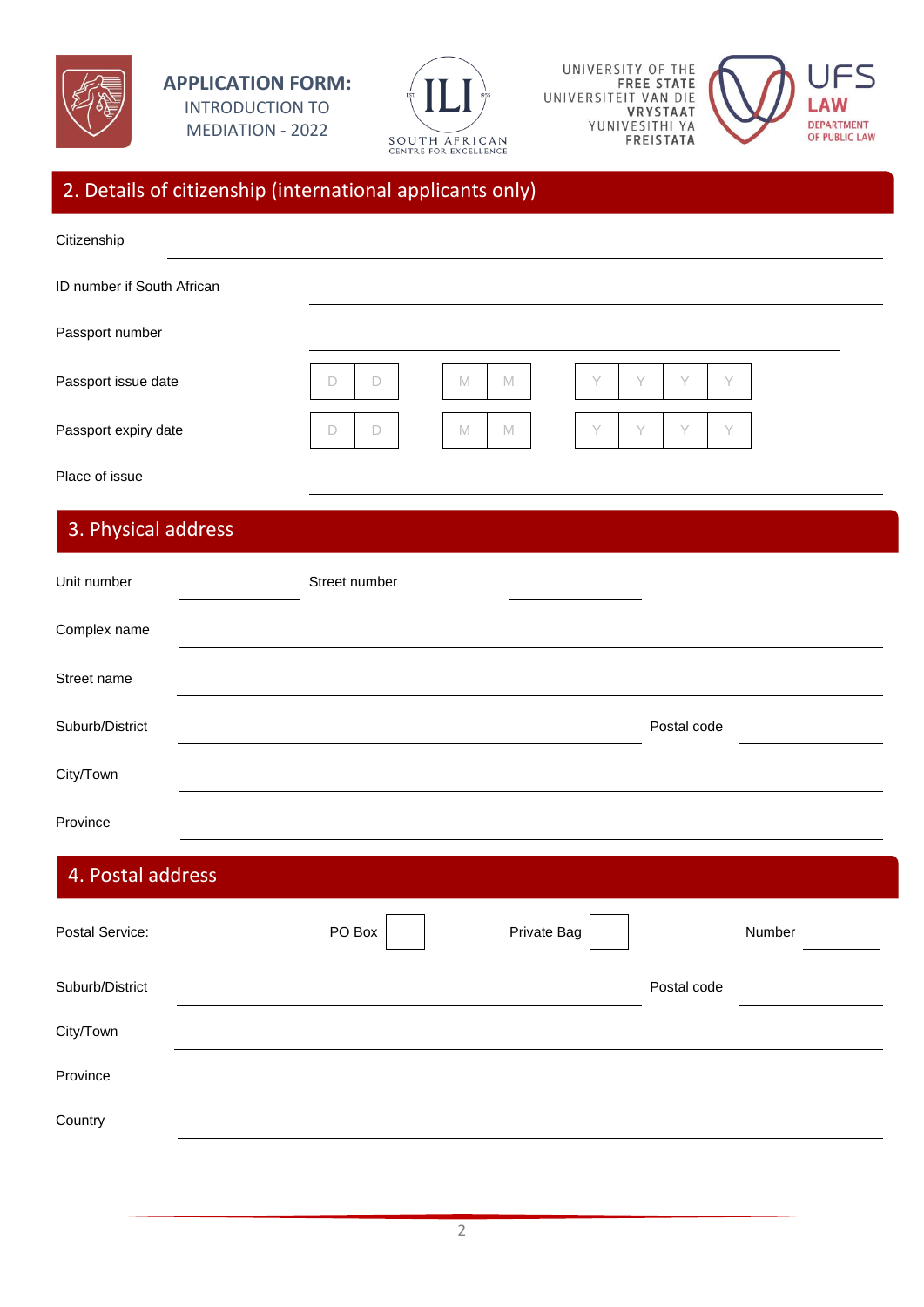

**APPLICATION FORM:**  INTRODUCTION TO MEDIATION - 2022



UNIVERSITY OF THE FREE STATE UNIVERSITEIT VAN DIE YUNIVESITHI YA FREISTATA



| 5. Applicant contact information |                     |
|----------------------------------|---------------------|
| Cellular phone number            | Country phone code: |
| Telephone number                 |                     |
| Primary email address            |                     |

# 6. Employment information – If relevant

| Employer             |             |  |
|----------------------|-------------|--|
| VAT number           |             |  |
| Contact number       |             |  |
| <b>Building name</b> |             |  |
| Street name          |             |  |
| Suburb/District      | Postal code |  |
| City/Town            |             |  |
| Province             |             |  |

| 7. Financial information & Payment details             |          |                  |          |
|--------------------------------------------------------|----------|------------------|----------|
| Responsible for account settlement (Mark with an X):   |          | Participant self | Employer |
| If Employer responsible please complete:               |          |                  |          |
|                                                        |          |                  |          |
| Name of Employer representative<br>approving agreement | Capacity | Signature        | Date     |

*Payment should only be made after proof of registration have been received or student number have been confirmed.*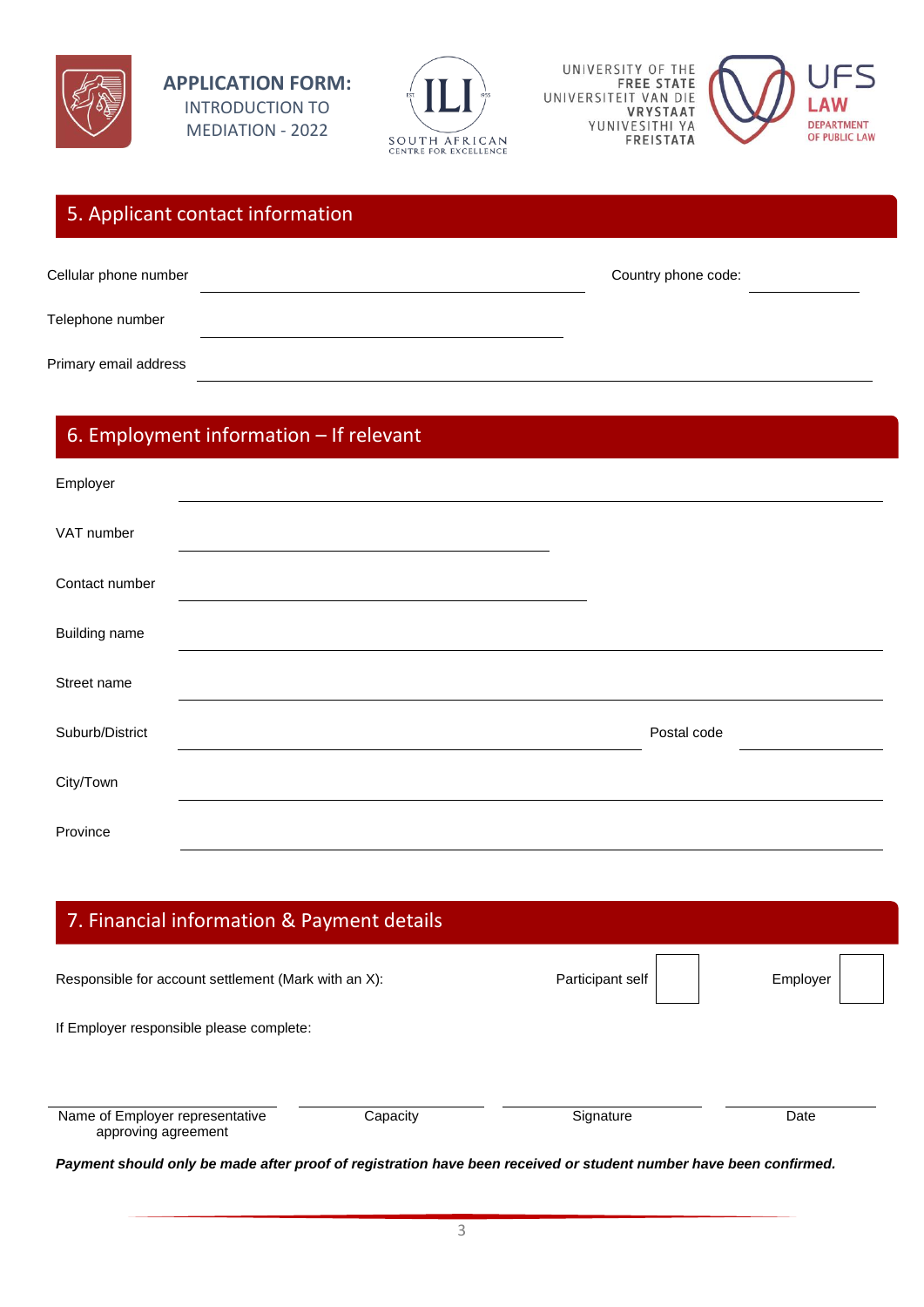

#### **APPLICATION FORM:**  INTRODUCTION TO MEDIATION - 2022







| Module name               | Module code      | Fee per module/course |                                                                   |
|---------------------------|------------------|-----------------------|-------------------------------------------------------------------|
| Introduction to Mediation | <b>CBIM1504S</b> | R 9 000-00 (ZAR)      | Full fee payable unless alternative<br>arrangements made with UFS |

#### *DO NOT MAKE PAYMENTS BEFORE APPLICATION HAVE BEEN APPROVED.* Participant will be instructed to

make payment as soon as application is successful.

Full payment is due within 7 days after registration unless alternative arrangements made with UFS. Please sent proof of payment to **ErasmusJHP@ufs.ac.za** 

Contact Hennie Erasmus regarding invoices and arrangements, before making payment, on 083 443 7741.

#### **UFS Bank details:**

| Account name      | University of the Free State (Tuition fees)                                 |
|-------------------|-----------------------------------------------------------------------------|
| Bank              | ABSA Brandwag                                                               |
| Cheque account    | 1570151688                                                                  |
| Branch code       | 632005                                                                      |
| <b>SWIFT CODE</b> | ABSAZAJJ (For international payments)                                       |
| Reference number  | Please use 100 followed by your student number (13 characters) as reference |

## 8. General Information

ADMISSION is subject to the condition that you comply with the admission requirements of the University of the Free State.

Incomplete application forms will not be processed.

**REQUIRED DOCUMENTS:** One **certified copy** of each of the following documents must be attached (such copies become the property of the University of the Free State and will not be returned)

- o Identity document / passport
- o Senior certificate / Highest qualification

#### Note that closing dates and admission requirements can vary.

*Disclaimer: The University of the Free State reserves the right, in its sole and absolute discretion, to withdraw your application to the University, should the attached results, documentation and/or information requested in terms of this form, be found to be erroneous or fraudulent*.

*The UFS Department of Public Law reserves the right to cancel the workshop due to insufficient application numbers.*

## 9. Cancellation

Applicants who cancel their registration later than 07 days before the commencement of this Short Leaning Programme, will be liable for 75% of the fees. Cancellations received later than the commencement date of the Short Learning Programme, will be liable for 100% of the programme fee, as will non-arrivals be liable for the full programme fee. Students who have enrolled for this Short Learning Programme and wish to discontinue their studies will be liable for 100% of the programme fee. No refunds will be granted in this regard. The cancellation of this Short Learning Programme has to be submitted in writing to the Department of Public Law.

Applicant's Signature **Date**